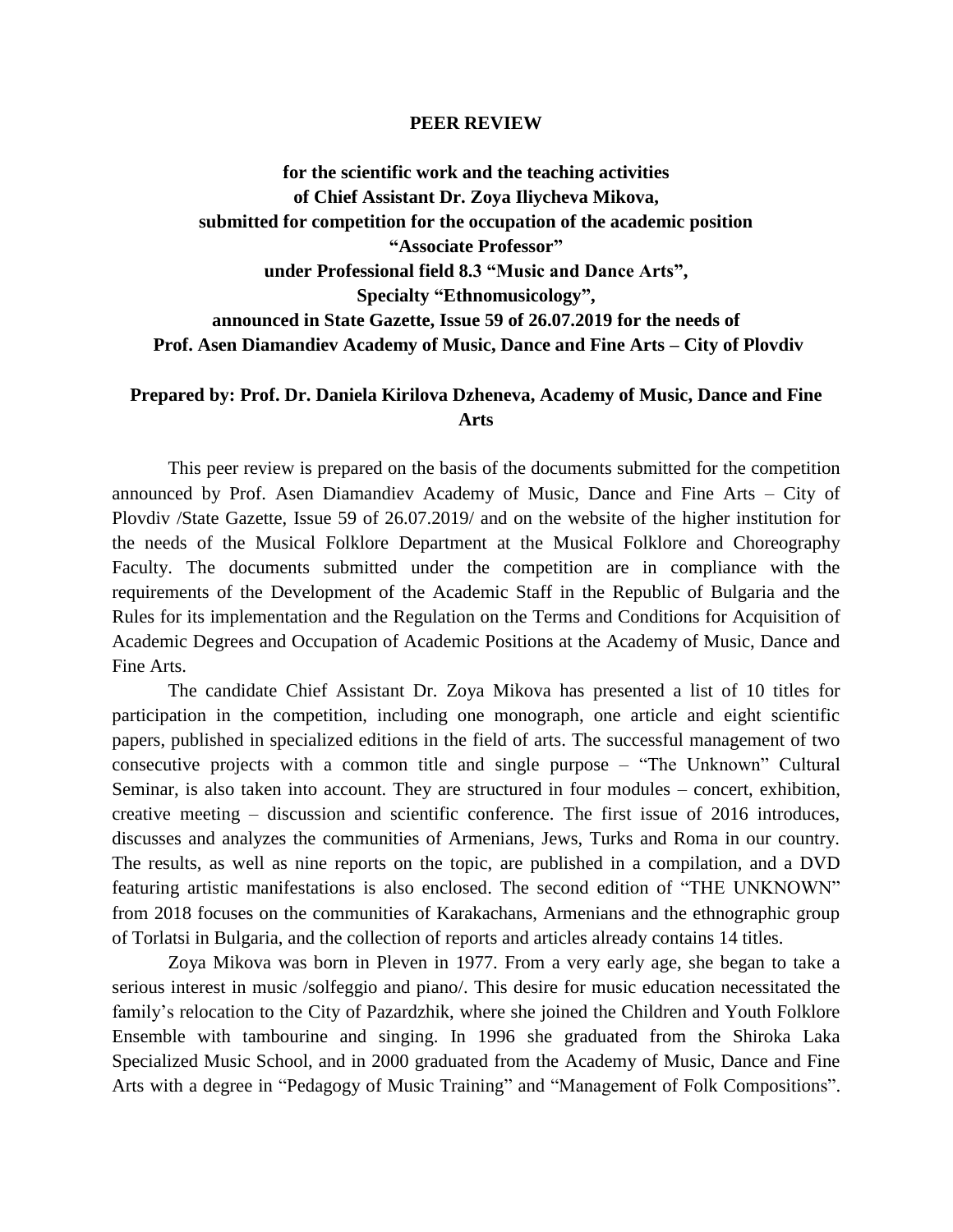After that she acquired Master's degree in Ethnomusicology. This accumulation of knowledge, as well as her teaching activities at the Academy of Music, Dance and Fine Arts, provides a good basis for the successful defense of her doctorate degree with a dissertation on the topic *"Traditional Practices and Music of the Ethnic Communities in the City of Plovdiv"*. At present Zoya Mikova teaches the following subjects: "Musical Folklore", "History of Folk Performing Arts", "Bulgarian Folk Music", "Bulgarian Ethnography", "Collection and Decoding of Musical Folklore", "Music Theory". She also trains foreign students under the Erasmus and Fulbright programs in the disciplines "Musical Folklore" and "Bulgarian Folk Music". Dr. Mikova is very active in the field research with her students. A valuable characteristic of this activity are the materials published for the villages of Iskra, Parvomaysko and Yavrovo, Asenovgrad District. The deciphered material from the expeditions in the villages of Ravnogor and Rozovo, Pazardzhik District, will be published soon.

The current habilitation of Chief Assistant Dr. Zoya Mikova is another step towards the individual growth of a well-established teacher and is also a contribution to the activities of the Musical Folklore Department and the Academy of Music, Dance and Fine Arts. The accumulated pedagogical experience and the consistent and thorough scientific research of the candidate predetermine the achievement of definite contributions in theoretical and practical aspects. The main focus of the materials presented under the habilitation is the monograph *"Milkovitsa – History, Ethnography and Culture"*, published in 2019 in Plovdiv. The volume is 287 pages and in addition to the main exhibition, includes: 28 songs, some of which in variants; 10 round dances and games from the village; photo material of traditional clothing; archive photographs; 80 titles of literature used; 10 Internet sources. For this monograph, it is definitely inappropriate to write critically through dry statistics, because Zoya Mikova approached the field studies very emotionally. This is evident in the exposition where the scientific methodology goes hand in hand with an exciting and fascinating account of the spiritual culture of the village of Milkovitsa. She shares: *"Creating this material is not only about my personal reinvention and self-discovery, but also an obligation to my closest people, to those who laid the foundations of my education, to the "silent" voices and instruments of the musicians of Milkovitsa... as a researcher, it was very difficult for me to distance myself from the object of my research and to remain as impartial as possible".* On the other hand, it is evident that the field data is collected and deciphered in a completely professional manner over a relatively long period – from 1992 until 2019. This first empirical study on the traditional music culture and ritual practices of the village of Milkovitsa, Pleven District, is a significant contribution. In addition to the examples, texts, blessings and other specific activities described above, the comparative analysis with neighboring settlements and cultures is also very important. Zoya Mikova proves the existence of "*a complex amalgam of connections of diverse ethnic and cultural groups*". Last but not least, this study, together with the author's analyzes and conclusions, give a broad picture of the processes of change and development in relation to the traditional musical culture of the settlement in question.